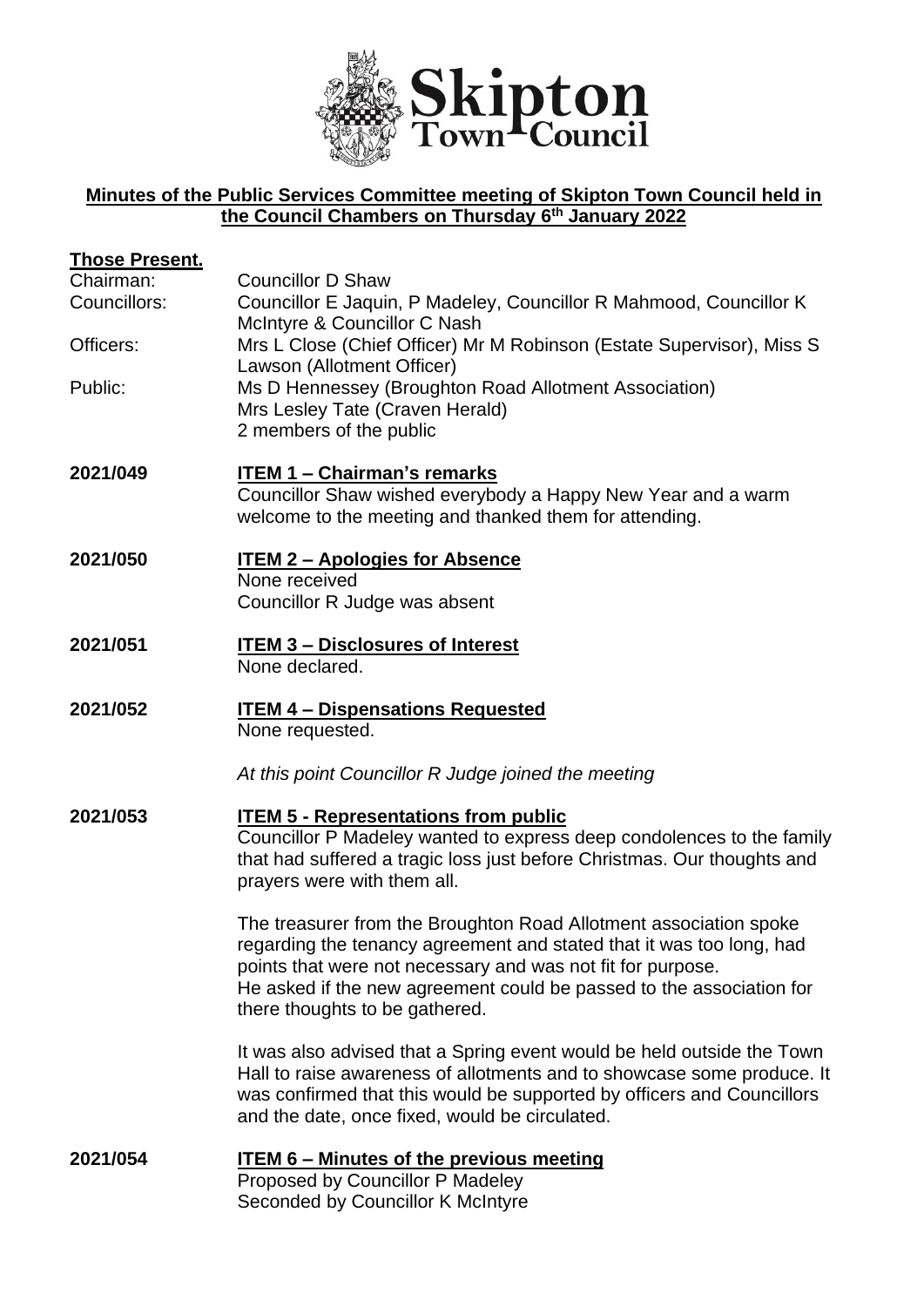Councillor C Nash confirmed that she had submitted apologies for the last meeting.

**RESOLVED** that with the amendment, the minutes of the Public Services Committee meeting held on 28<sup>th</sup> October 2021 and the extra are a true and accurate record.

*(unanimous)*

# **2021/055 ITEM 7 – Matters Arising**

Wildflowers – It was confirmed that there was to be a drop-in session held on Saturday 15<sup>th</sup> January, to invite volunteers and groups to register their interest in being involved with this project.

Councillor P Madeley advised that he believed the allotment officer should lead this project and this committee should make the funding available to pay her extra for this.

Councillor Nash advised that the allotment officer had her job completing the allotment work and that the civic society had set up a subgroup for a greener Skipton and this was something that would be of interest for them.

Councillor Madeley confirmed that he would ask the Chair to call a meeting after the  $15<sup>th</sup>$  to discuss this further.

Coach Street toilets – it was confirmed to Councillor R Judge that rent is not paid for the toilets.

### **2021/056 ITEM 8 – Budget**

The budget was received and noted Grass cutting was discussed, it was advised that the grass cutting on behalf of NYCC should be reimbursed at the appropriate cost and the Town Council should not be subsidising this.

Proposed by Councillor R Judge

Seconded by Councillor K McIntyre

**RESOLVED** that the Chief Officer and Chairman of the Committee enter discussions with NYCC regarding grass cutting and the amount that is paid for this service.*6 in favour, 1 against as the grass should not be cut.* 

The burial ground budget was discussed. Councillor P Madeley apologised for his comments at a previous meeting as he presumed the allocated budget of 10k was an actual spend figure and not a budget heading.

Councillor P Madeley discussed the allotment charges. It was resolved that a full review of the allotment budget would be held at the budget meeting.

Councillor E Jaquin advised that investment into the allotments had increased with the appointment of the allotment officer.

**2021/057 ITEM 9 – Allotment Future Vision** The Allotment Officer circulated the Allotment vision that had been prepared.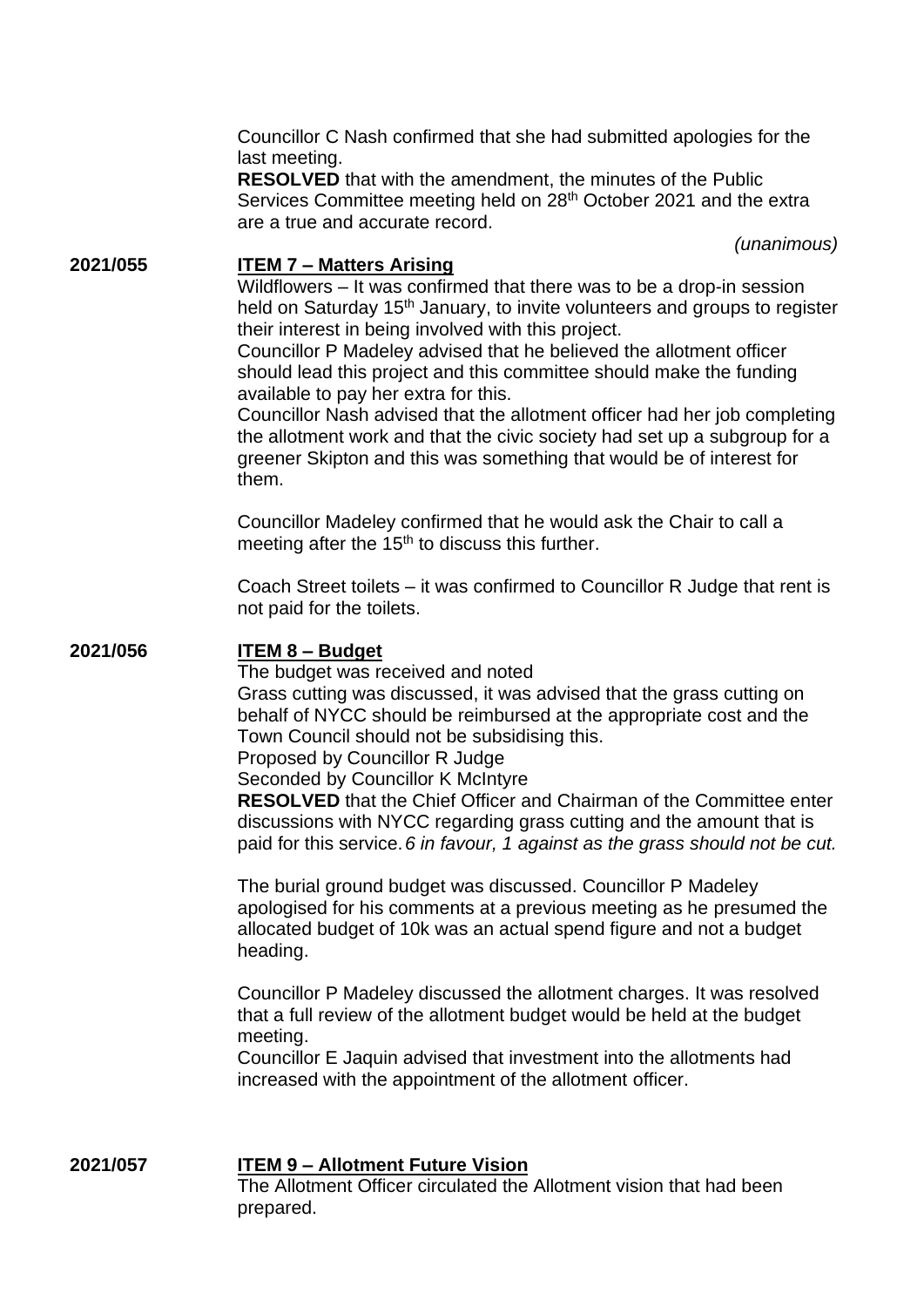The vision was discussed, and the allotment officer asked if a casual member of staff could be employed to help measure the allotment plots. Councillors felt that volunteers would be able to assist the officer with this task.

Water butts and the allotments being peat free were items that needed to be added into the vision.

The allotment officer discussed a forthcoming 'skip' day that would be ran as an open event with volunteers helping on the day. This was unanimously supported.

Proposed by Councillor R Judge Seconded by Councillor P Madeley **RESOLVED** to adopt the Allotment Vision (*unanimous)*

#### **2021/058 ITEM 10 – Church Wall**

Information was circulated from Holy Trinity Church prior to the meeting. Councillor Madeley advised that the Council had been revisiting this matter for the previous 8 years and he confirmed that the council were responsible for the repair of the wall not the moving of it.

The Chief Officer confirmed that the information was based on the moving of the wall and for no other proposals.

Various discussions were then held about liability and repair.

Councillor C Nash confirmed that they needed to make a decision as they were in receipt of a legal opinion and that was one of liability for repair.

Councillor Shaw felt that we should not repair as the Church had enough money. Councillor Jaquin asked if we could refer to insurance and then bring to full council.

Proposed by Councillor C Nash

Seconded by Councillor R Mahmood

**RESOLVED** that moving the wall was not an option and that the Council accept that they are responsible for the repair of the wall.

*5 votes in favour and 2 abstentions*

It was confirmed the next steps would be for the Chief Officer to produce the tender documents for the quotes and costs involved to repair.

### **2021/059 ITEM 11 – Bench Request**

Quotations for additional benches was circulated. Councillor Jaquin asked if one of the benches located along the Bailey could be relocated to Pasture Close.

Proposed by Councillor E Jaquin

Seconded by Councillor P Madeley

**RESOLVED** to relocate a spare bench out of Town Council stock, if possible, if not, the Chief Officer was given delegated powers to order a new one. *(unanimous)*